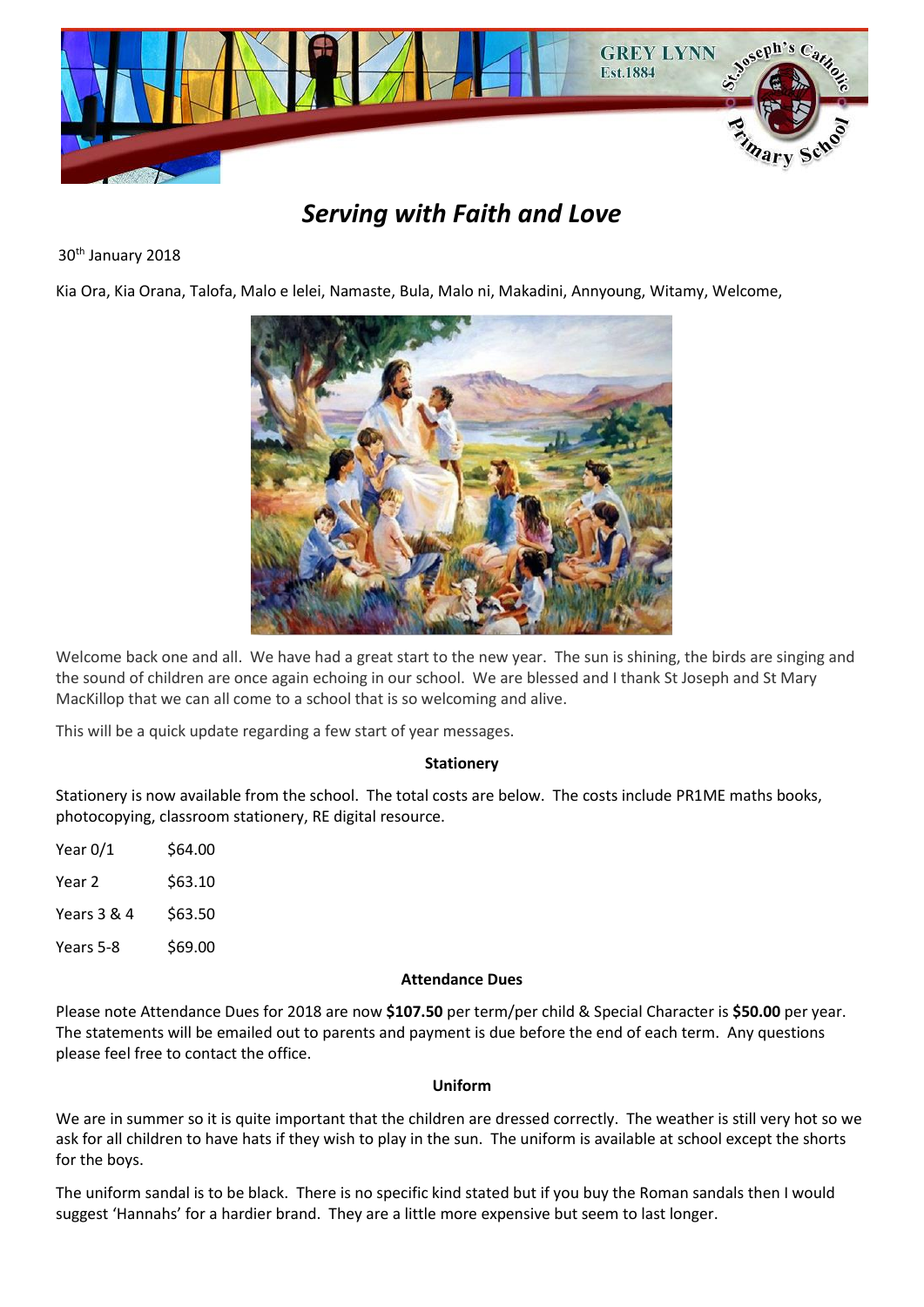## **Whanau Information Afternoon**

Thursday 8th February we have an information afternoon for all parents and caregivers starting at 3.15pm in Room 5. This is a chance for new parents as well as existing parents to have an insight to where the school is heading. We shall introduce our teachers and their roles in their classrooms, our new staff, our new Science programme, Tuakana Teina and other exciting changes.

#### **Administration**

- If your child is absent, please inform the school early in the morning. This is a Ministry of Education directive.
- Please do not park in front of the gate when you drop off or pick up your child. Your car will be towed away as this is an emergency entrance.
- Attendance dues can be paid by automatic payment. Forms are in the office.
- Stationery can also be paid by automatic payment.
- No child is to wait outside the gate to be picked up. Please do not ask them to as we will direct them back into the school grounds.
- PE uniform; light blue t-shirt or polo neck shirt, black sports short and sports shoes to be worn. We start our PE programme next week so can we ensure that the children have everything ready. They come to school in their normal uniform and get changed at school, then they go home in their normal uniform.

#### **Staffing**

We are saying see you later and not goodbye to Mrs Neustroski, as she will be looking after her new-born baby girl. Maddison Neustroski came into the world last Friday 26<sup>th</sup>. A lovely quick surprise. We send them all our blessings.

We welcome to the staff Mr Barry Backhouse-Smith as our new Reading Recovery teacher, Miss Kristen Peterson as our Teacher Aide in Room 1 and Dr Sibilla Girardet as our Science specialist. We are looking forward to working with these highly qualified people and welcome them warmly into our St Joseph's family.

#### **After School Care**

Afterschool care is available and will start in Room 10 every day from 3.15 – 5.20pm Monday to Friday, \$3.00 per session. This will start on Wednesday 7<sup>th</sup> February.

# **Tea Towels**

If you missed out on our tea towels, then you still have a chance to buy them. We have a few left so please ask at the office. They are available for \$15.00 each or 2 for \$20.00.